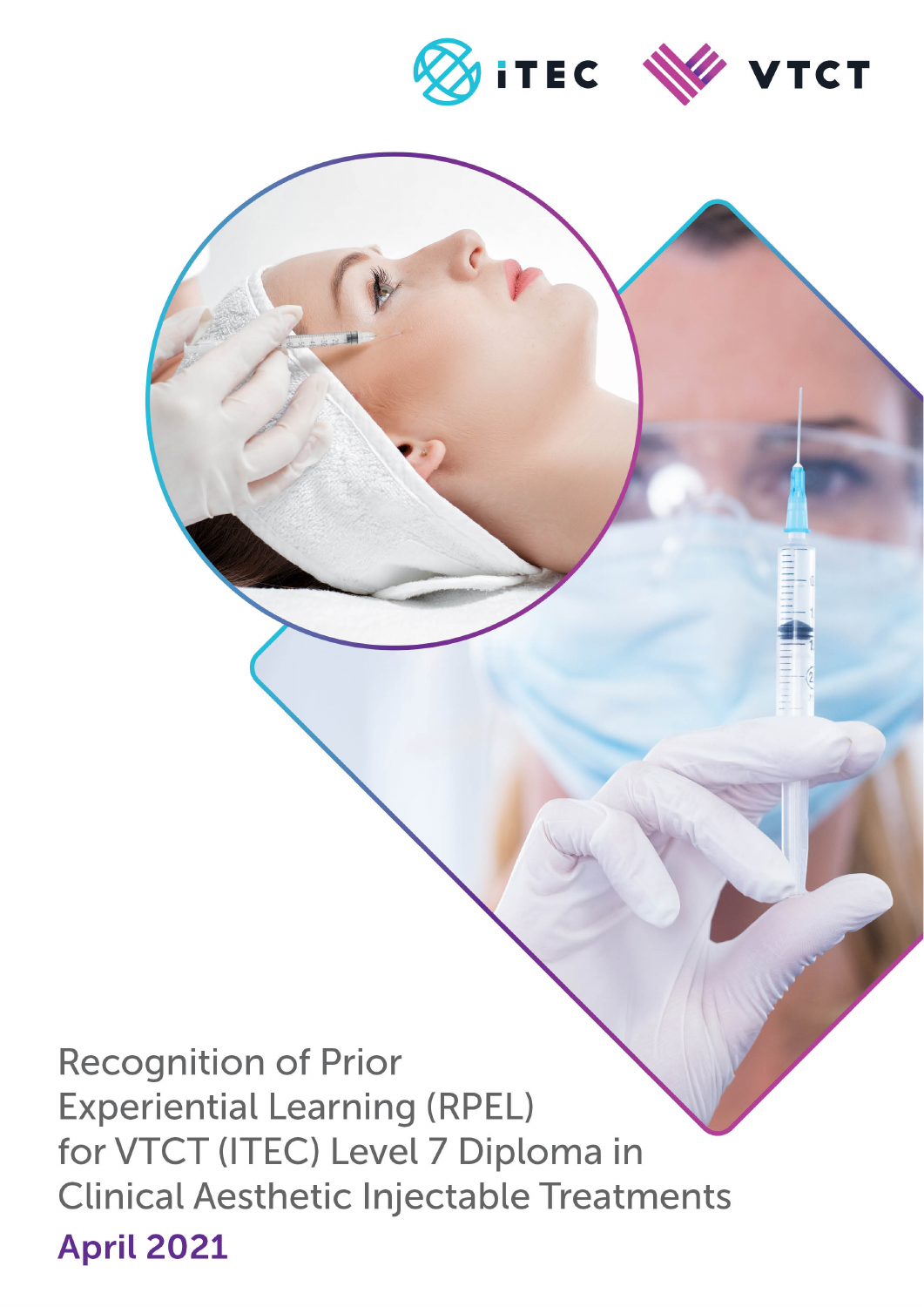

## **Introduction**

This document outlines the process of achieving the VTCT (ITEC) Level 7 Diploma in Clinical Aesthetic Injectable Treatments, via Recognition of Prior and Experiential Learning (RPEL). RPEL is a method of assessment that considers whether a learner can demonstrate that they can meet the assessment requirements for a unit through knowledge, understanding or skills they already possess and do not need to develop through a course of learning. Within RPEL, exemption is the facility for a learner to claim exemption from some of the achievement requirements of a regulated qualification, using evidence from non-regulated achievement or partial achievement on a regulated qualification deemed to be equivalent.

VTCT supports the use of RPEL and exemption and will make these processes available wherever possible. RPEL is a valid method of enabling learners to claim achievement for units or qualifications, irrespective of how their learning took place. The process of assessment for RPEL is subject to the same quality assurance and monitoring standards as any other form of assessment. The award of qualifications through RPEL will not be distinguished from the award of any other regulated qualification.

In order for a learner to be deemed eligible for assessment via RPEL, they must undergo an initial mapping evaluation which will be conducted at a VTCT approved centre, using the mapping form in Appendix 1 of this document. Once approved for eligibility by their VTCT centre, learners can proceed to RPEL assessment either via Category A or Category B.

**Category A**: Recognition of Prior and Experiential Learning (RPEL) and exemption process for experienced practitioners already working within the industry.

**Category B**: Recognition of Prior and Experiential Learning (RPEL) and planned exemption process for transfer learners from a non-VTCT regulated qualification at Level 7.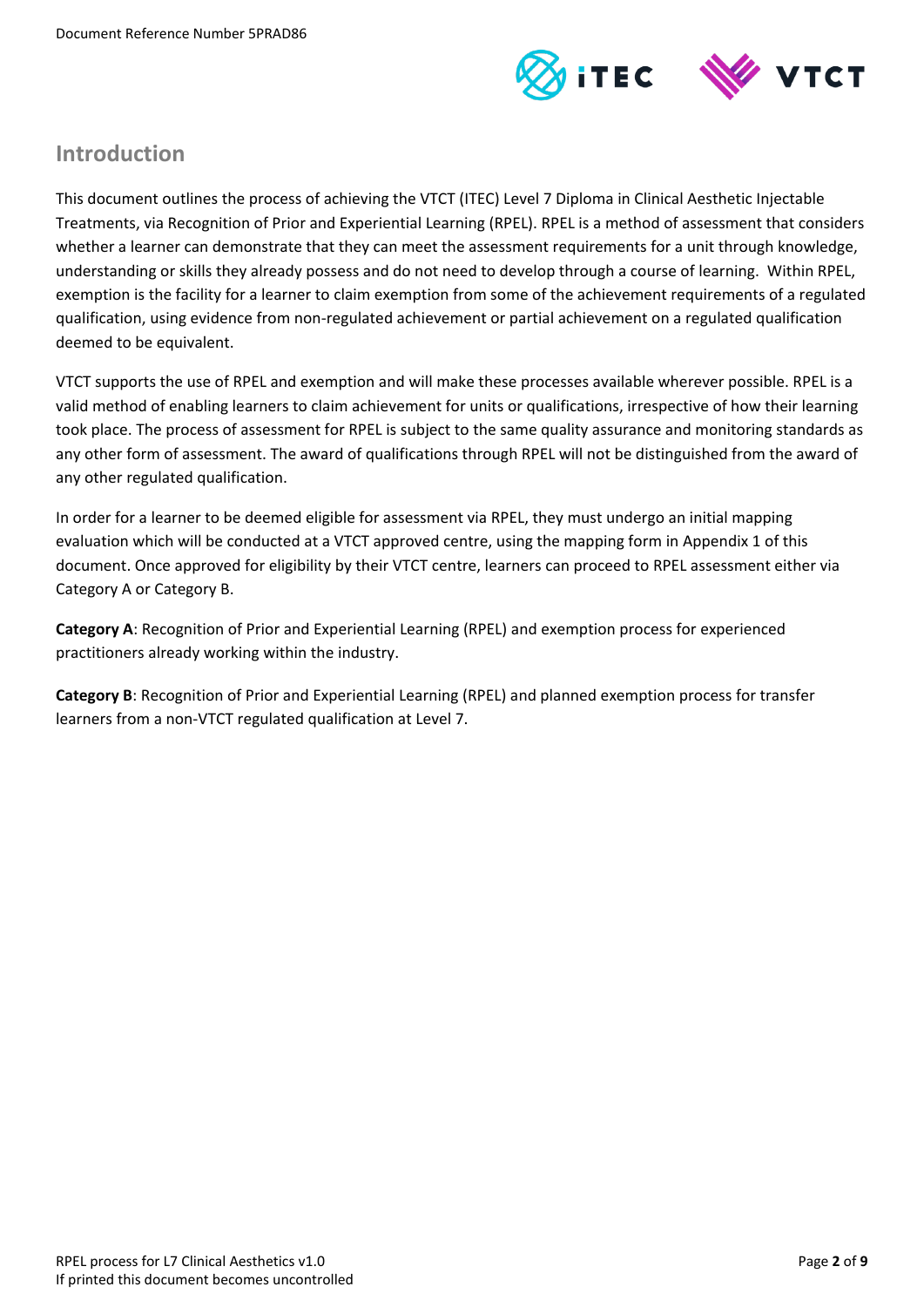

# **Category A: Recognition of Prior and Experiential Learning (RPEL) and exemption process for experienced practitioners already working within the industry**

Learners applying for the Recognition of Prior Experiential Learning (RPEL) via planned exemptions:

- Must submit evidence of completed case histories a verifiable evidence log of a minimum of 30 cases histories for each modality (60 in total, where the evidence has been generated evenly over the previous 3 years) can be submitted. The production of a verifiable log will negate the requirement to complete the formative clinical case studies (Direct Observation of Procedural Skills – DOPS)
- Must submit a peer reference from a colleague whose modality experience is equal or greater than that of the learner, who is also registered with a professional regulatory body such as the GMC, GDC or NMC. This reference will vouchsafe the quality and quantity of the learner's work and practical abilities
- Must submit proof of insurance to practice (covering the period of case histories)
- Must submit proof of registration with a professional regulatory body

| <b>Evidence to be completed</b>                     |
|-----------------------------------------------------|
| Assignment - literature review report               |
| Assignment – short answer response                  |
| Summative external theory examination               |
| <b>Summative final practical assessments (DOPS)</b> |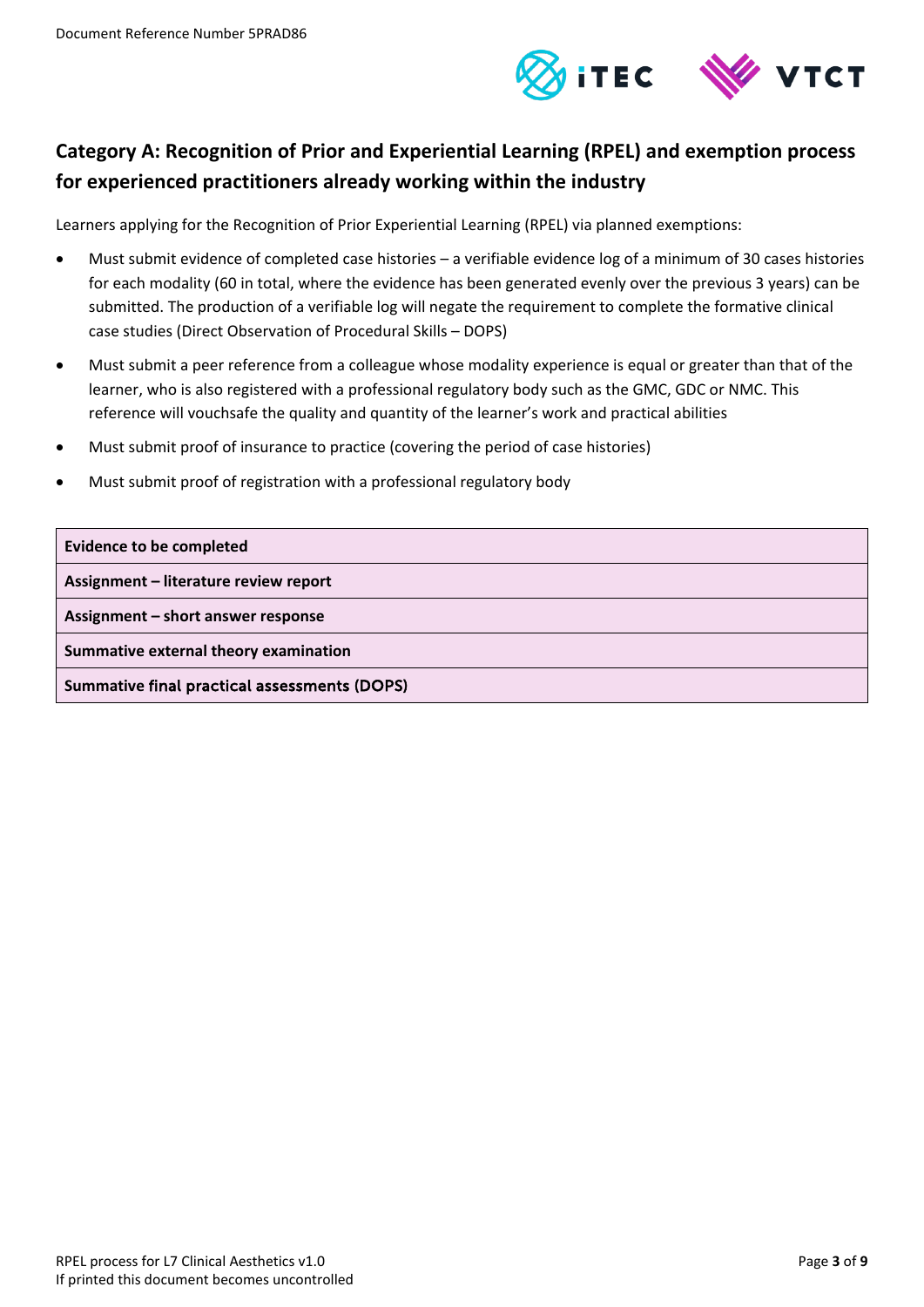

# **Category B: Recognition of Prior and Experiential Learning (RPEL) and planned exemption process for transfer learners from a non-VTCT regulated qualification at Level 7.**

Learners who have partially completed or who have been working towards a regulated qualification, are exempt from having to repeat the case study requirement of the VTCT (ITEC) Level 7 Diploma in Clinical Aesthetic Injectable Treatments, if they have alternative evidence.

Learners transitioning from a regulated qualification:

- May utilise any case study evidence submitted for the previous qualification as long as it is dated within the previous 3 years
- May utilise any previously generated evidence to map to the VTCT short answer response assignment, where relevant
- Must obtain a verification statement from the VTCT approved Centre to confirm the evidence is valid, reliable, authentic and any additional training needs have been met

**Evidence to be completed** 

Any outstanding Formative clinical case studies (DOPS) (if not already covered)

Assignment – literature review report

Assignment – short answer response( if not covered by previously generated evidence)

Summative external theory examination

Summative final practical assessments (DOPS)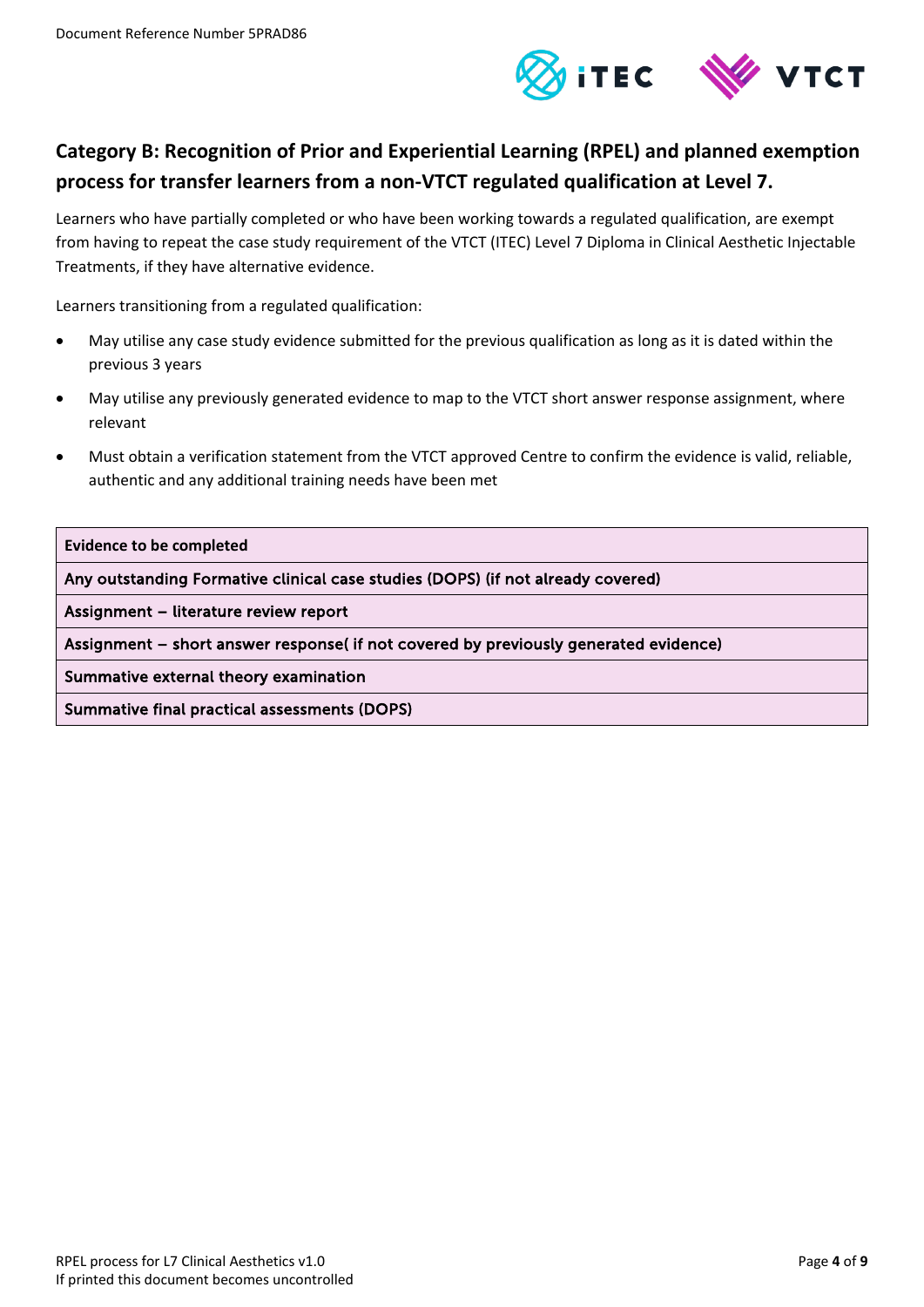

# **Appendix 1: Eligibility Mapping Form for Transfer Learners or Experienced Practitioners**

*This form should be completed by a subject matter expert at a VTCT approved Centre.*

### **Guidance:**

- This mapping form must be completed by the centre, on behalf of the learner, for units/elements of units for which RPEL is sought
- Centres must map the content of the previously certificated units or criteria against the VTCT qualification units or criteria for which exemption is sought
- There must be a minimum of an 80% overlap between units or criteria for VTCT to consider approving the request for eligibility for RPEL
- The mapping activity must be conducted at the learning outcome or assessment criteria level
- This mapping form must be made available to the VTCT External Quality Assurer for sampling, upon request

| 1. Centre details         |  |
|---------------------------|--|
| Centre name:              |  |
| Contact name:             |  |
| Contact telephone number: |  |
| E-Mail:                   |  |

| 2. Learner details |  |
|--------------------|--|
| Name:              |  |
| Address:           |  |
| Date of birth:     |  |
| E-Mail:            |  |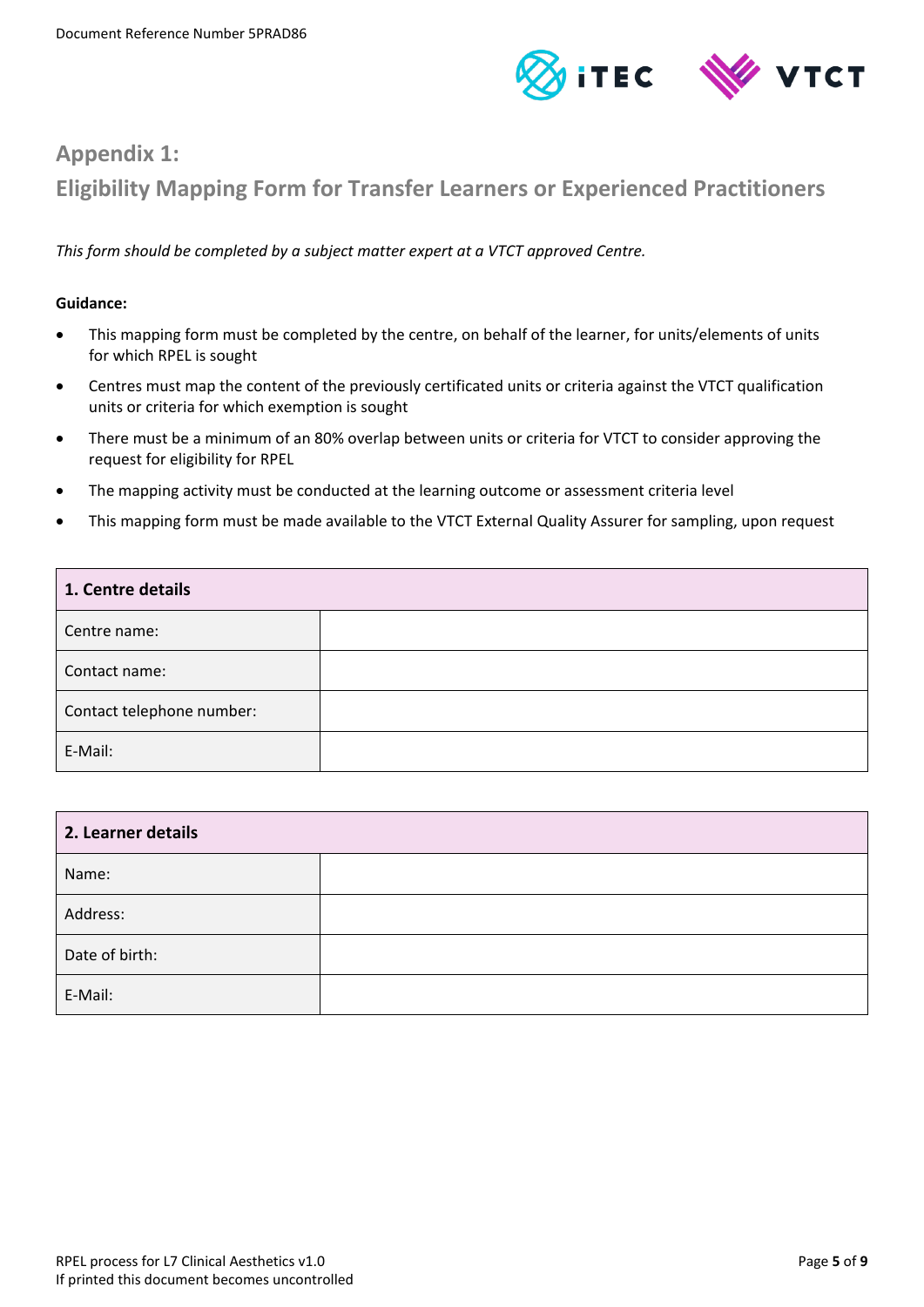

| 3. Previously certificated unit(s)/module(s)/qualification to be used for exemption |  |
|-------------------------------------------------------------------------------------|--|
| Unit/Module name:                                                                   |  |
| Unit/Module number:                                                                 |  |
| Unit/Module level:                                                                  |  |
| Additional unit/module name:                                                        |  |
| Additional unit/module number:                                                      |  |
| Additional unit/module level:                                                       |  |
| Additional unit/module name:                                                        |  |
| Additional unit/module number:                                                      |  |
| Additional unit/module level:                                                       |  |
| Qualification title (if applicable) in<br>which unit/module(s) sit:                 |  |
| Qualification number:<br>(e.g. 603/5968/7)                                          |  |
| Awarding organisation that<br>certificated the unit/qualification:                  |  |
| Training provider that claimed for<br>the unit/qualification:                       |  |
| Date of certification:                                                              |  |

| 4. VTCT MA7D1 unit(s) for which exemption is sought |  |
|-----------------------------------------------------|--|
| Unit name:                                          |  |
| Unit number: (e.g. K/618/1673)                      |  |
| Unit name:                                          |  |
| Unit number:                                        |  |
| Unit name:                                          |  |
| Unit number:                                        |  |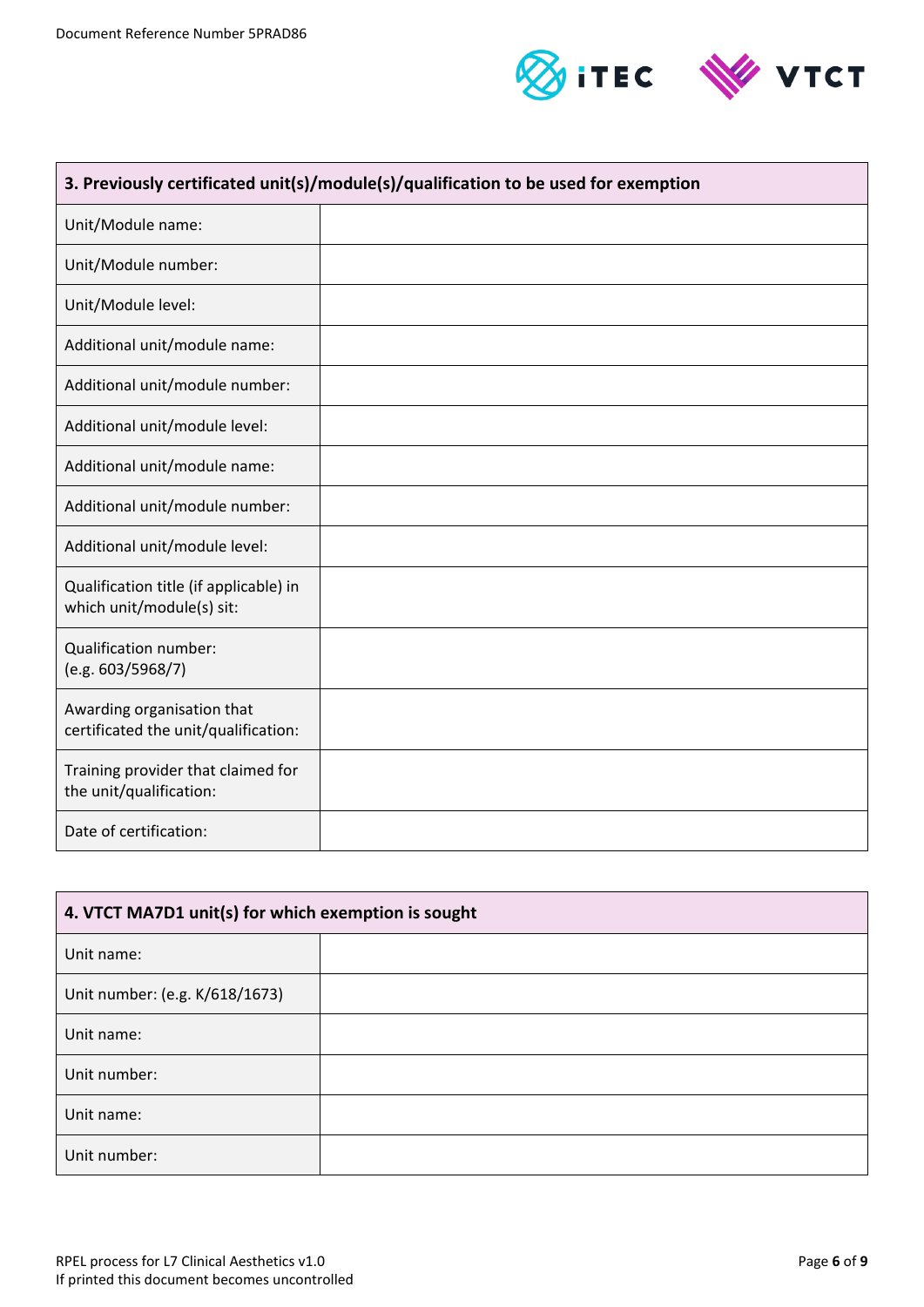



| <b>Unit</b>                          |                                                                                                 | <b>Mapping</b>                                                                                                                                                                                                                                                                                                                                                               |                                                                               |
|--------------------------------------|-------------------------------------------------------------------------------------------------|------------------------------------------------------------------------------------------------------------------------------------------------------------------------------------------------------------------------------------------------------------------------------------------------------------------------------------------------------------------------------|-------------------------------------------------------------------------------|
| Unit 1                               | Unit claiming exemption for                                                                     | Evidence                                                                                                                                                                                                                                                                                                                                                                     | For EQA use only<br>60% overlap:<br>Covered/Not covered                       |
| Example:<br>Learning outcome         | Example:<br>LO4 Formulate individualised<br>procedure plans for the use of<br>dermal fillers    | Example:<br><b>Transitioning from a</b><br>regulated qualification<br>Current and verifiable<br>$\bullet$<br>case studies submitted as<br>evidence for a different<br><b>Awarding Organisation</b><br>Transitioning from a non-<br>regulated qualification<br>Current and verifiable<br>$\bullet$<br>treatment log of practical<br>application of<br>consultation procedures | Example:<br>Covered                                                           |
| Example:<br>Unit/learning<br>outcome | Example:<br>Unit UMA3 Anatomy and<br>physiology for aesthetic<br>procedures                     | Example:<br>Transcript of a previously<br>achieved A&P qualification<br>which covers all of the<br>systems listed.                                                                                                                                                                                                                                                           | Example:<br>Not covered $-$ as not in<br>the context of aesthetic<br>practice |
| Example:<br>Learning outcome         | Example:<br>UMA1 - Principles of aesthetic<br>procedures                                        | Example:<br>Student has covered this<br>outcome in their previous IQ<br>qualification under unit 1<br>Principles of History, Ethics<br>and Law in Aesthetic Medicine                                                                                                                                                                                                         | Example:<br>Not covered -<br>as minor overlap                                 |
| Example:<br>Assessment criteria      | Example:<br>Evaluate the key marketing<br>responsibilities in relation to<br>aesthetic practice | Example:                                                                                                                                                                                                                                                                                                                                                                     |                                                                               |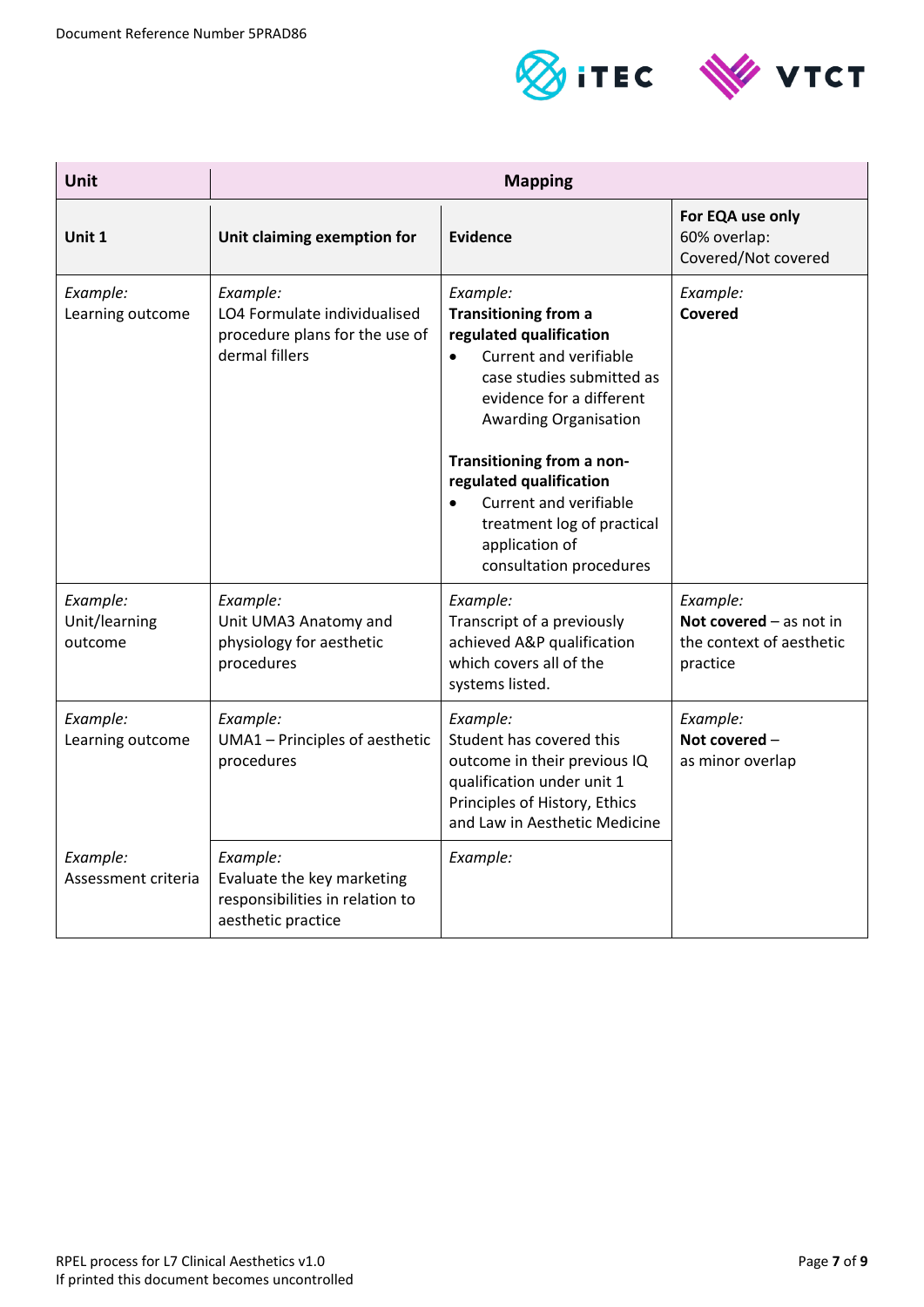

| 5. Declaration                                                                                                                                                                           | <b>Tick</b> |
|------------------------------------------------------------------------------------------------------------------------------------------------------------------------------------------|-------------|
| To be completed by External Quality Assurer (EQA)                                                                                                                                        |             |
| I, [insert name], on behalf of [insert centre name]                                                                                                                                      |             |
| declare that [insert learner name]:                                                                                                                                                      |             |
| The above learner has provided an original certificate(s) and/or transcript for the qualification/unit<br>previously achieved                                                            |             |
| An exemption mapping has been completed which confirms a minimum of 80% overlap with the<br>unit(s), learning outcome or assessment criteria for which exemption is being sought         |             |
| An exemption mapping has been completed which DOES NOT confirm a minimum of 80% overlap<br>with the unit(s), learning outcome or assessment criteria for which exemption is being sought |             |
| <b>Action plan</b>                                                                                                                                                                       |             |
|                                                                                                                                                                                          |             |
|                                                                                                                                                                                          |             |
|                                                                                                                                                                                          |             |
|                                                                                                                                                                                          |             |
|                                                                                                                                                                                          |             |
|                                                                                                                                                                                          |             |
|                                                                                                                                                                                          |             |
|                                                                                                                                                                                          |             |